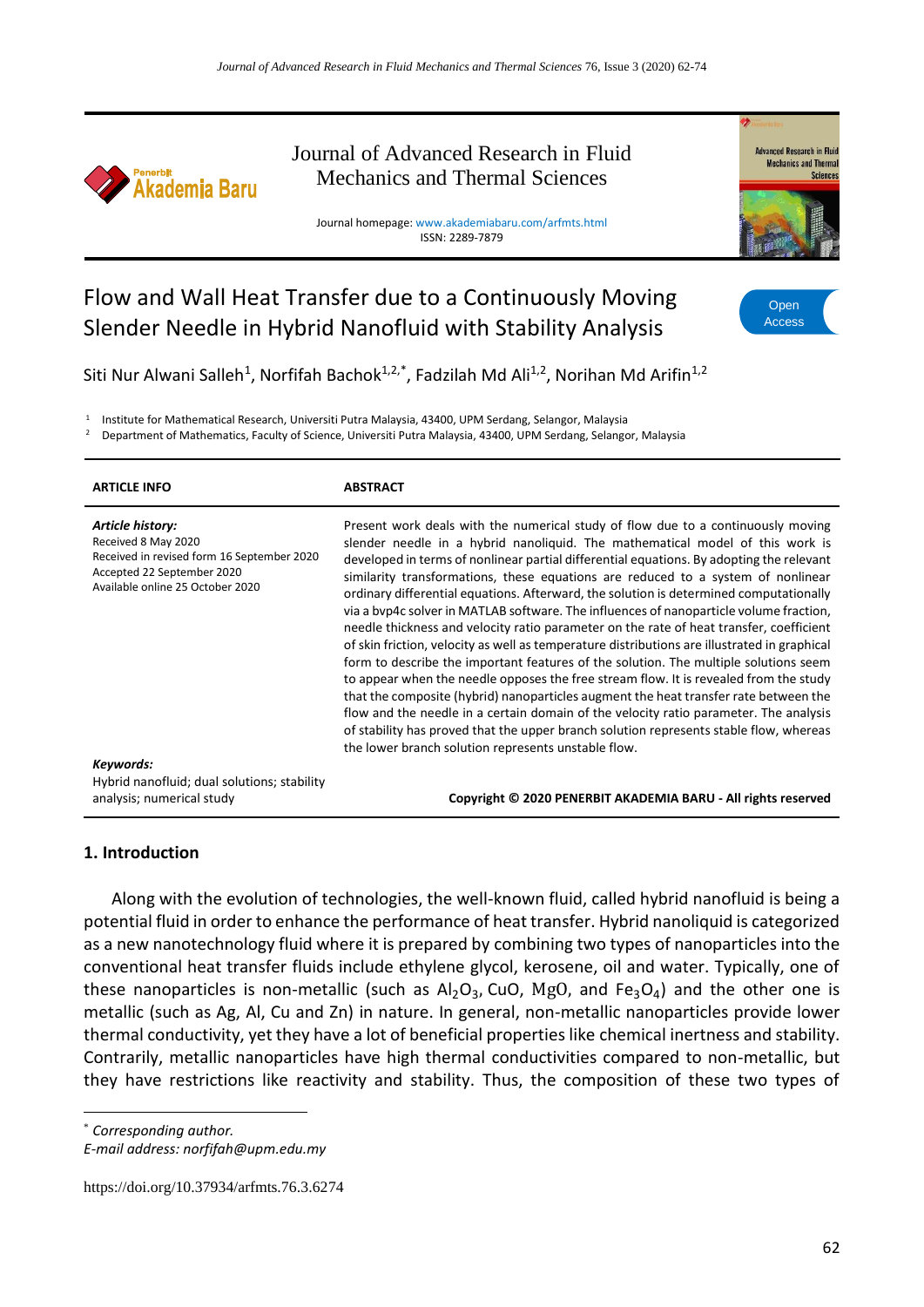

nanoparticles capable to increase the thermophysical properties and give an excellent thermal performance of the mixture. This behavior makes the hybrid nanoliquid is better than that of conventional coolant and nanoliquid with single nanoparticles.

Recently, it has been proved by the researchers that hybrid nanofluid can efficaciously replace the conventional heat transfer fluids, particularly for the technology that works at a very high temperature. Examples of the applications are manufacturing, biomedical, naval structures, transportation, acoustics, micro fluidics, electronic cooling, lubrication, solar heating, defence and space aircraft and ships. In recent years, many experimental studies [1-6] and numerical studies on the hybrid nanofluid have been considered by some authors. Takabi and Salehi [7] performed an analysis of the heat transfer of a hybrid nanoliquid on the sinusoidal corrugated enclosure. The influences of nanoliquid and hybrid nanoliquid are numerically studied by Moghadassi *et al.,* [8]. They concluded that the fluid that contains hybrid nanoparticles provides larger heat transfer coefficients. Devi and Devi [9] examined the performance of heat transfer for copper-alumina hybrid nanofluid past a stretched surface. Mehryan *et al.,* [10] considered the analysis of free convection embedded in a porous medium filled by hybrid nanoliquid. More researches on the hybrid nanoliquid problem are listed in the existing literature [11-16].

Nowadays, the consideration of the fluid flow induced by a slender needle seems to be an interesting topic in fluid dynamics. The investigation of the boundary layer flow due to a slender needle was initially introduced by Lee [17] in 1972. In the study, an approximation solution has been derived and the asymptotic features of the flow are discussed. According to Lee [17], the slender or thin needle has a parabolic revolution at its axes direction where its thicknesses are smaller or close to that of the boundary layer. This problem is quite interesting because of the motion of the slender needle that perturbs the direction of free stream flow. Such a situation is highly significant in experimental studies in order to compute the temperature and momentum profiles. Later on, the study of an isothermal thin needle in forced convection flow has been investigated by Narain and Uberoi [18]. Later on, Narain and Uberoi [19] performed the flow of mixed convection towards a slender needle by considering both isoflux and isothermal wall cases. Next, the steady viscous flow of non-isothermal slender needle is studied by Chen and Smith [20] considering the power-law surface temperature. The related problems involving the thin needle in a viscous fluid are reported in the published works of several authors [21-24].

The above-mentioned studies, however, restricted to the problem in a viscous fluid. Due to the existence of nanoparticles in the base fluid that enhances the heat transfer rate, hence, several studies have been done considering this fluid over a slender needle. The first problem of a slender needle in nanofluid was analyzed by Grosan and Pop [25]. In their studies, they computed theoretically the classical problem of forced convection flow adjacent to a slender needle. In addition, this work is subject to the variable surface temperature. A few years later, Hayat *et al.,* [26] studied the stagnation point flow of water-carbon nanoliquid by considering the variable heat flux on the needle surface. In recent times, many works have been performed to study the thin needle in nanofluid. For instance, Krishna *et al.,* [27], Ahmad *et al.,* [28] and Salleh *et al.,* [29] using different physical effects. In addition, Salleh *et al.,* [30] analyzed the impacts of buoyancy force and combined nanomaterials on nanoliquid flow towards a thin needle by performing stability analysis. The concept of stability analysis has been triggered by Merkin [31] in 1985. He presumed that it is necessary to compute the stability of the solution if there exists more than one solution. Since the pioneering work of Merkin [31], most of the researchers have taken an opportunity to consider stability analysis in their studies [32-36].

Motivated by the previous researches, the intention here is to examine the behavior of hybrid nanofluid due to horizontal slender needle. In this study, the needle is considered to move in the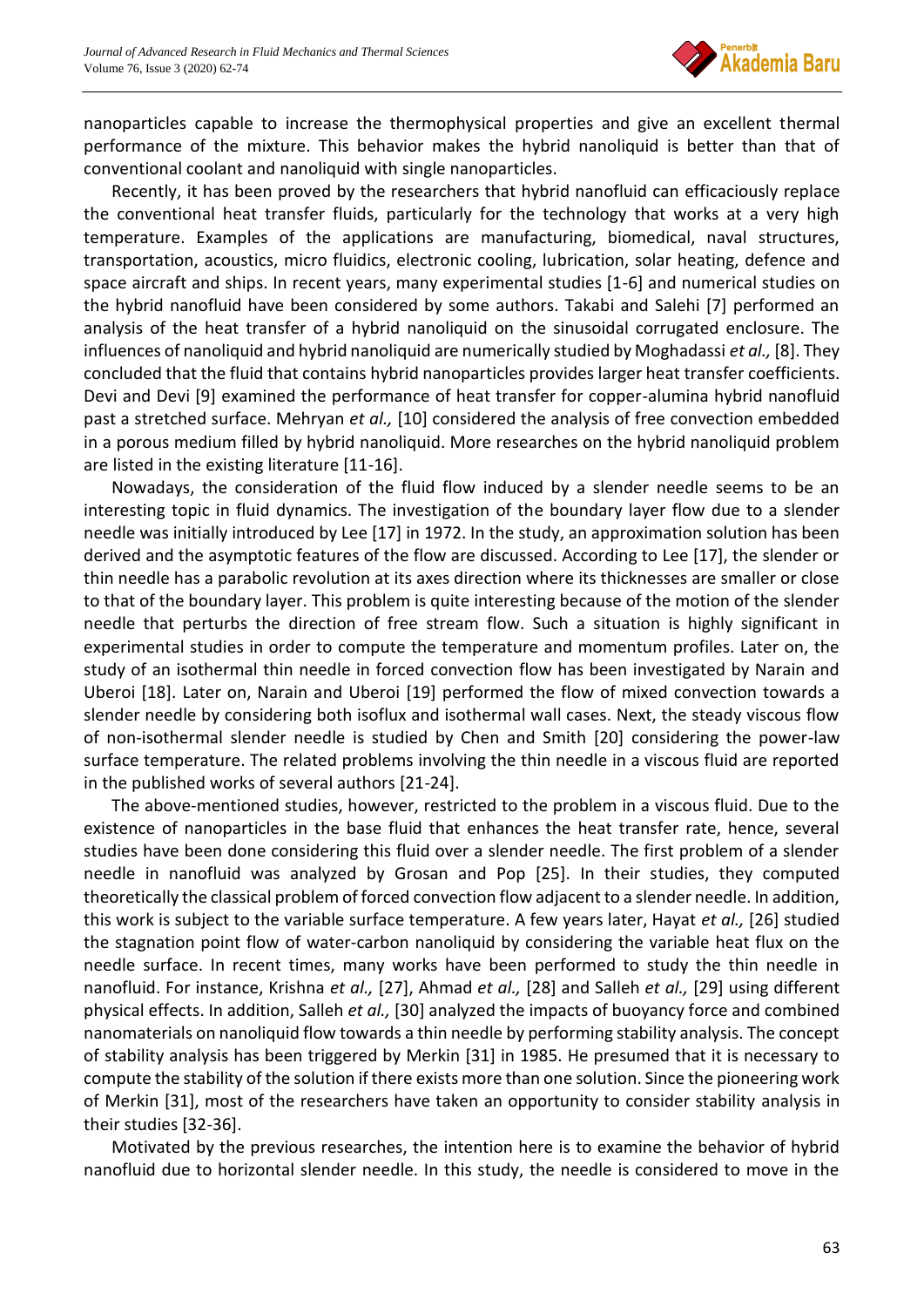

same or reverse way of free stream flow. By using suitable transformations, similarity equations are formulated and computed numerically via bvp4c function with the help of MATLAB software. Graphical illustrations are shown to explain the role of the embedded parameters in the flow system.

# **2. Model Description**

We examine a steady laminar flow and heat transfer adjacent to a moving slender needle immersed in hybrid nanoliquid at a constant ambient temperature  $T_{\infty}$ . The needle surface is kept at uniform temperature  $T_n$  such that  $T_n > T_\infty$ . The cylindrical coordinate system for the axial and radial of the needle are represented by x and r, respectively, in which  $r = R(x)$  refers to the radius of the needle. In the case of moving slender needle, we assumed the needle moves with a uniform velocity  $U_n$  in the opposite or same way of the free stream that have a uniform velocity  $U_\infty$ . Following the standard boundary layer presumptions, the appropriate governing equations of the current flow are [27]

$$
(ru)_x + (rv)_r = 0,\t\t(1)
$$

$$
u_t + uu_x + vu_r = \frac{\mu_{hnf}}{\rho_{hnf}} \frac{1}{r} (ru_r)_r, \tag{2}
$$

$$
T_t + uT_x + vT_r = \frac{\alpha_{hnf}}{r} (rT_r)_r, \tag{3}
$$

associate with the following boundary conditions

$$
t < 0: u(x, r, t) = v(x, r, t) = 0, T(x, r, t) = T_{\infty},
$$
  
\n
$$
t \ge 0: u(x, r, t) = U_n, v(x, r, t) = 0, T(x, r, t) = T_n \text{ at } r = R(x),
$$
  
\n
$$
u(x, r, t) \rightarrow U_{\infty}, T(x, r, t) \rightarrow T_{\infty} \text{ as } r \rightarrow \infty,
$$
\n(4)

with  $u$  and  $v$  being the velocities for  $x$  and  $r$  axis, respectively,  $t$  is the time for unsteady-state flow and T is the fluid temperature. Here  $\mu$ ,  $\rho$ ,  $k$ ,  $\alpha$  and  $\rho C_p$  represent the dynamic viscosity, density, thermal conductivity, thermal diffusivity and volumetric heat capacity where the subscripts  $hnf$ ,  $f$ ,  $n, s<sub>1</sub>$  and  $s<sub>2</sub>$  refer to the hybrid nanofluid, base fluid, condition at the needle surface, solid nanoparticles of alumina and copper, respectively. In addition, the heat capacity at the uniform pressure of the base fluid is denoted as  $C_p$ , and alumina and copper nanoparticle volume fractions are respectively,  $\phi_1$  and  $\phi_2$ . When  $\phi_1 = \phi_2 = 0$ , it is corresponds to a regular fluid. The applied relations for physical properties of hybrid nanoliquid and nanoliquid are presented in Table 1 (Devi and Devi [9]). Meanwhile, the thermophysical characteristics of the nanoparticles and water at 25*◦C* are tabulated in Table 2 (Oztop and Abu-Nada [37])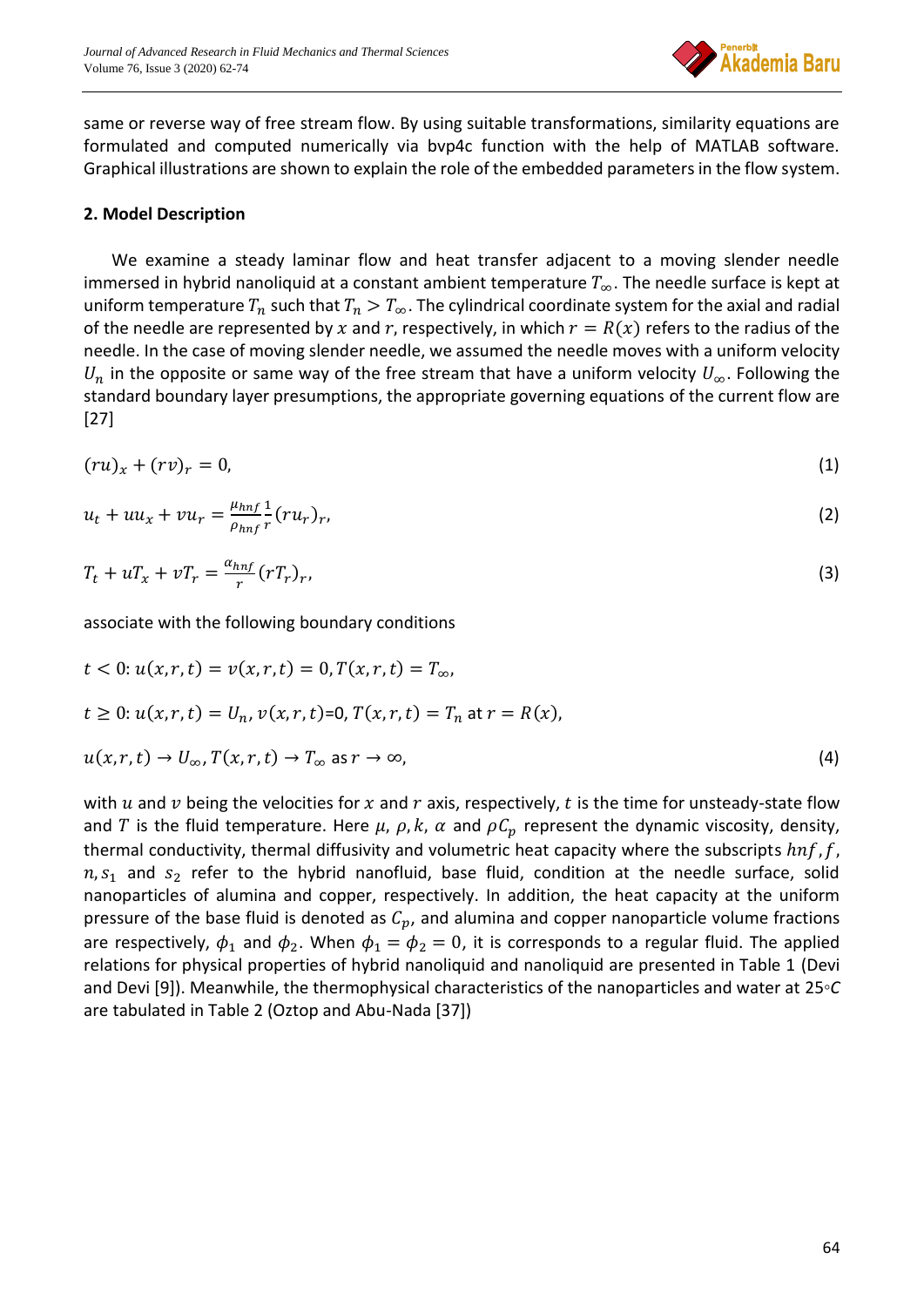

### **Table 1**

| Applied relations for physical properties of hybrid nanoliquid and nanoliquid |  |  |  |
|-------------------------------------------------------------------------------|--|--|--|
|                                                                               |  |  |  |

| Properties        | Nanofluid                                                                                 | Hybrid Nanofluid                                                                                                               |
|-------------------|-------------------------------------------------------------------------------------------|--------------------------------------------------------------------------------------------------------------------------------|
| Heat<br>capacity  | $(\rho C_p)_{n f} = (1 - \phi)(\rho C_p)_{f}$                                             | $(\rho C_p)_{hnf} = (1 - \phi_2) [(1 - \phi_1)(\rho C_p)_{f} + \phi_1 (\rho C_p)_{s} ]$                                        |
|                   | $+ \phi(\rho C_p)$                                                                        | + $\phi_2(\rho C_p)_{s_a}$                                                                                                     |
| Thermal           | $\frac{k_{nf}}{k_f} = \frac{k_s + 2k_f - 2\phi(k_f - k_s)}{k_s + 2k_f + \phi(k_f - k_s)}$ | $\frac{k_{hnf}}{k_{bf}} = \frac{k_{s_2} + 2k_{bf} - 2\phi_2(k_{bf} - k_{s_2})}{k_{s_2} + 2k_{bf} + \phi_2(k_{bf} - k_{s_2})},$ |
| Conduc-<br>tivity |                                                                                           |                                                                                                                                |
|                   |                                                                                           | where $\frac{k_{bf}}{k_f} = \frac{k_{s_1} + 2k_f - 2\phi_1(k_f - k_{s_1})}{k_{s_1} + 2k_f + \phi_1(k_f - k_{s_1})}$            |
|                   |                                                                                           |                                                                                                                                |
| Dynamic           | $\mu_{nf} = \frac{\mu_f}{(1-\phi)^{2.5}}$                                                 | $\mu_{hnf}$<br>$=\frac{1}{(1-\phi_1)^{2.5}(1-\phi_2)^{2.5}}$                                                                   |
| viscosity         |                                                                                           |                                                                                                                                |
| Density           | $\rho_{nf} = (1 - \phi)\rho_f + \phi\rho_s$                                               | $\rho_{hnf} = (1 - \phi_2)[(1 - \phi_1)\rho_f + \phi_1\rho_{s_1}] + \phi_2\rho_{s_2}$                                          |
|                   |                                                                                           |                                                                                                                                |

| able |  |  |  |
|------|--|--|--|
|------|--|--|--|

| Thermophysical properties of nanoparticles and water at $25^{\circ}$ C |        |           |      |
|------------------------------------------------------------------------|--------|-----------|------|
| Properties                                                             | Water  | $Al_2O_3$ | Cи   |
| $\rho$ (kg/m <sup>3</sup> )                                            | 997.0  | 3970      | 8933 |
| $C_p$ (J/kg K)                                                         | 4180   | 765       | 385  |
| k(W/mK)                                                                | 0.6071 | 40        | 400  |

In computing the numerical solution for this problem, we first consider the steady-state flow where  $t = 0$ , hence,  $\frac{\partial u}{\partial t}$  and  $\frac{\partial T}{\partial t}$  both are equal to zero. Now, we seek for the following similarity transformations

$$
\psi(x,r) = v_f x f(\eta), \theta(\eta) = \frac{r - r_{\infty}}{r_n - r_{\infty}}, \eta = \frac{v r^2}{v_f x},
$$
\n(5)

in which  $\eta$ ,  $\theta(\eta)$ ,  $\psi(x, r)$ ,  $\nu_f$  and  $U = U_n + U_\infty$  are the similarity variable, dimensionless temperature, dimensionless stream function, fluid kinematic viscosity and composite velocity of the needle and free stream flow, respectively. By using the given stream function, the velocity components of  $u$  and  $v$  are given by

$$
u = \frac{1}{r} \frac{\partial \psi}{\partial r}, v = -\frac{1}{r} \frac{\partial \psi}{\partial x},
$$
 (6)

that fulfill Eq. (1) identically. The thickness and the shape of the needle can be stipulated through the above equation by assuming  $\eta = c$  which denotes the needle size or thickness, where its surface is defined as

$$
R(x) = \left(\frac{v_f c x}{v}\right)^{1/2}.\tag{7}
$$

Using Eq. (5) and (6) into Eq. (2) to (4) yield the differential equations below

$$
\frac{1}{B_1 B_2} (2\eta f''' + 2f'') + ff'' = 0,
$$
\n(8)

$$
\frac{2C_1}{\text{Pr}C_2}(\eta\theta'' + \theta') + f\theta' = 0,\tag{9}
$$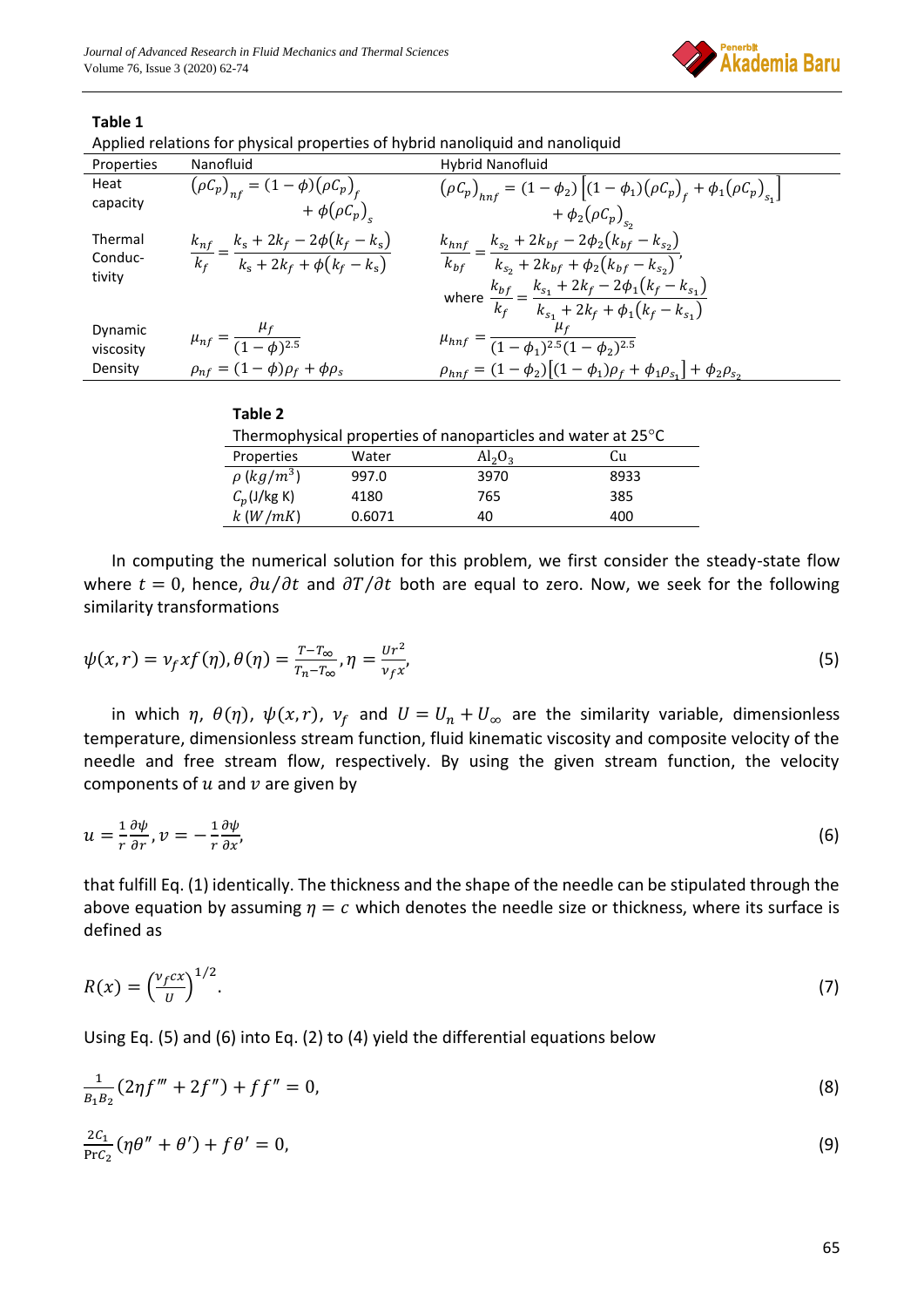

where

$$
B_1 = (1 - \phi_1)^{2.5} (1 - \phi_2)^{2.5}, B_2 = (1 - \phi_2) \left[ (1 - \phi_1) + \phi_1 \frac{\rho_{s1}}{\rho_f} \right] + \phi_2 \frac{\rho_{s2}}{\rho_f},
$$
  
\n
$$
C_1 = \frac{k_{hnf}}{k_f} = \frac{k_{s2} + 2C_0k_f - 2\phi_2(C_0k_f - k_{s2})}{k_{s2} + 2C_0k_f + \phi_2(C_0k_f - k_{s2})} C_0 \text{ where } C_0 = \frac{k_{s1} + 2k_f - 2\phi_1(k_f - k_{s1})}{k_{s1} + 2k_f + \phi_1(k_f - k_{s1})},
$$
  
\n
$$
C_2 = (1 - \phi_2) \left[ (1 - \phi_1) + \phi_1 \frac{(\rho C_p)_{s1}}{(\rho C_p)_f} \right] + \phi_2 \frac{(\rho C_p)_{s2}}{(\rho C_p)_f},
$$

in which prime is the differentiation with respect to  $\eta$ . The boundary conditions for the above equations are

$$
f(c) = \frac{\varepsilon}{2}c, f'(c) = \frac{\varepsilon}{2}, \theta(c) = 1,
$$
  

$$
f'(\eta) \to \frac{1}{2}(1-\varepsilon), \theta(\eta) \to 0 \text{ as } \eta \to \infty.
$$
 (10)

Here  $\varepsilon = U_n/U$  is a velocity ratio parameter within the needle and fluid flow and Pr =  $v_f/\alpha_f$  is the Prandtl number. The physical quantities such as the coefficient of skin friction  $C_f$  and local Nusselt number  $Nu_x$  are formulated as

$$
C_f = \frac{\tau_n}{\rho_f U^2}, N u_x = \frac{x q_n}{k_f (T_n - T_\infty)},
$$
\n(11)

and the shear stress  $\tau_n$  and the heat flux  $q_n$  are as follows

$$
\tau_n = \mu_{hnf}(u_r)_{r=c}, q_n = -k_{hnf}(T_r)_{r=c}.
$$
 (12)

Introducing Eq. (5) and (12) into Eq. (11) yields

$$
(\text{Re}_x)^{1/2} C_f = \frac{4c^{1/2}}{(1-\phi_1)^{2.5}(1-\phi_2)^{2.5}} f''(c), (\text{Re}_x)^{-1/2} N u_x = -\frac{2k_{hnf}}{k_f} c^{1/2} \theta'(c), (13)
$$

where  $Re_x = Ux/v_f$  is the local Reynolds number.

### **3. Analysis of Stability**

After obtaining the numerical solutions, we found that there exists a multiple solution called dual solutions. In identifying which of the solutions are numerically stable, we conducted a stability analysis. The problems considering the stability analysis has been done by several authors such as Weidman *et al.,* [32] and also Rosca and Pop [34]. It is observed from their works that the stable flow represented by upper branch solutions, meanwhile the results are invertible for the lower branch solution. In contrast to the finding of numerical solutions, in this section we consider unsteady-state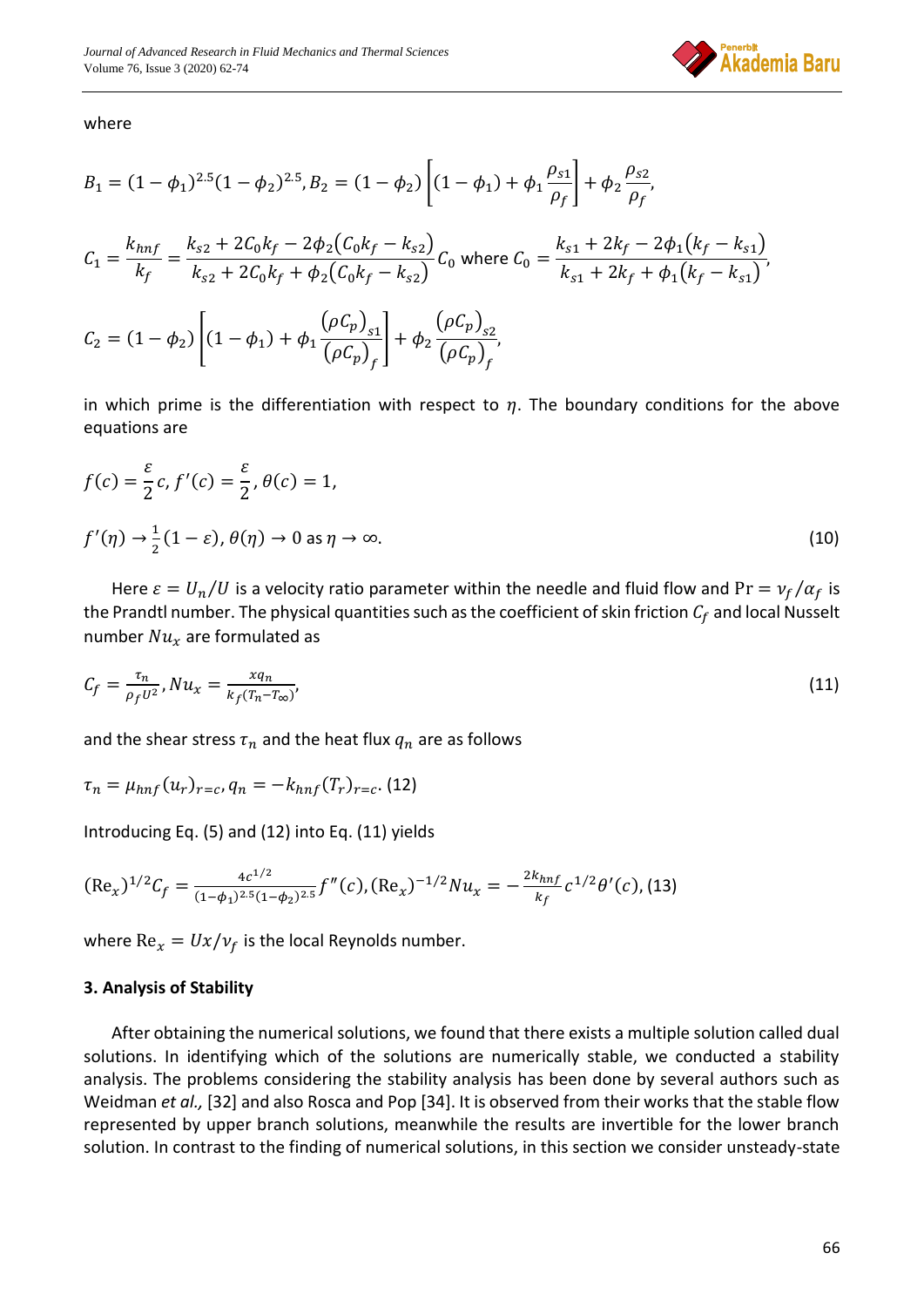

flow as in Eq. (2) to (4) by initiating the dimensionless time variable  $\tau = 2Ut/x$ . Hence, the similarity transformations (5) can be rewritten as

$$
\psi(x,r) = v_f x f(\eta,\tau), \theta(\eta,\tau) = \frac{r - r_{\infty}}{r_n - r_{\infty}}, \eta = \frac{v r^2}{v_f x}, \tau = \frac{2vt}{x}.
$$
\n(14)

From the above equation, the purpose of  $\tau$  is related to the initial value problem that is consistent with the solution that will be attained in practice or the solution is said to be physically realizable. Next, replacing Eq. (14) into Eq. (2) to (4) yield the following

$$
\frac{2}{B_1B_2} \left[ \eta \frac{\partial^3 f}{\partial \eta^3} + \frac{\partial^2 f}{\partial \eta^2} \right] - \frac{\partial^2 f}{\partial \eta \partial \tau} + \tau \frac{\partial^2 f}{\partial \eta \partial \tau} \frac{\partial f}{\partial \eta} - \tau \frac{\partial^2 f}{\partial \eta^2} \frac{\partial f}{\partial \tau} + f \frac{\partial^2 f}{\partial \eta^2} = 0,
$$
\n(15)

$$
\frac{2C_1}{\text{Pr}C_2} \left[ \eta \frac{\partial^2 \theta}{\partial \eta^2} + \frac{\partial \theta}{\partial \eta} \right] + \tau \frac{\partial f}{\partial \eta} \frac{\partial \theta}{\partial \tau} - \tau \frac{\partial f}{\partial \tau} \frac{\partial \theta}{\partial \eta} + f \frac{\partial \theta}{\partial \eta} - \frac{\partial \theta}{\partial \tau} = 0, \tag{16}
$$

and the boundary conditions become

$$
f(c,\tau) = \frac{\varepsilon}{2}c + \tau \frac{\partial f}{\partial \tau}(c,\tau), \frac{\partial f}{\partial \eta}(c,\tau) = \frac{\varepsilon}{2}, \theta(c,\tau) = 1,
$$
  

$$
\frac{\partial f}{\partial \eta}(\eta,\tau) \to \frac{1-\varepsilon}{2}, \theta(\eta,\tau) \to 0 \text{ as } \eta \to \infty.
$$
 (17)

Afterward, introducing [32]

$$
f(\eta,\tau) = f_0(\eta) + e^{-\gamma \tau} F(\eta,\tau), \ \theta(\eta,\tau) = \theta_0(\eta) + e^{-\gamma \tau} G(\eta,\tau), \tag{18}
$$

to determine the stability of the output  $f = f_0(\eta)$  and  $\theta = \theta_0(\eta)$  that meet the boundary value problem in Eq. (15) to (17). In the above equation,  $\gamma$  represents the eigenvalue parameter and the small relative to  $f_0(\eta)$  and  $\theta_0(\eta)$  are respectively given by  $F(\eta, \tau)$  and  $G(\eta, \tau)$ . Now, replacing Eq. (18) into Eq. (15) to (17) to obtain the linear eigenvalue equations as follows

$$
\frac{2}{B_1B_2}(\eta F_0'''' + F_0'') + f_0F_0'' + F_0f_0'' + \gamma F_0' = 0,
$$
\n(19)

$$
\frac{2C_1}{\text{Pr}C_2}(\eta G_0'' + G_0') + f_0 G_0' + F_0 \theta_0' + \gamma G_0 = 0,
$$
\n(20)

subject to the conditions

$$
F_0(c) = 0, F_0'(c) = 0, G_0(c) = 0,
$$
  
\n
$$
F_0'(\eta) \to 0, G_0(\eta) \to 0 \text{ as } \eta \to \infty.
$$
\n(21)

To proceed with the next step, we have to assume  $\tau$  = 0 corresponds to an initial growth or decay of the output (18). Hence, the functions  $F(\eta, \tau)$  and  $G(\eta, \tau)$  can be rewritten as  $F_0(\eta)$  and  $G_0(\eta)$ , respectively. The solutions of Eq. (19) and (20) will give an infinite set of eigenvalues  $\gamma$ . Thus, Harris *et al.,* [33] suggest that the region of the eigenvalue can be computed by choosing to relax the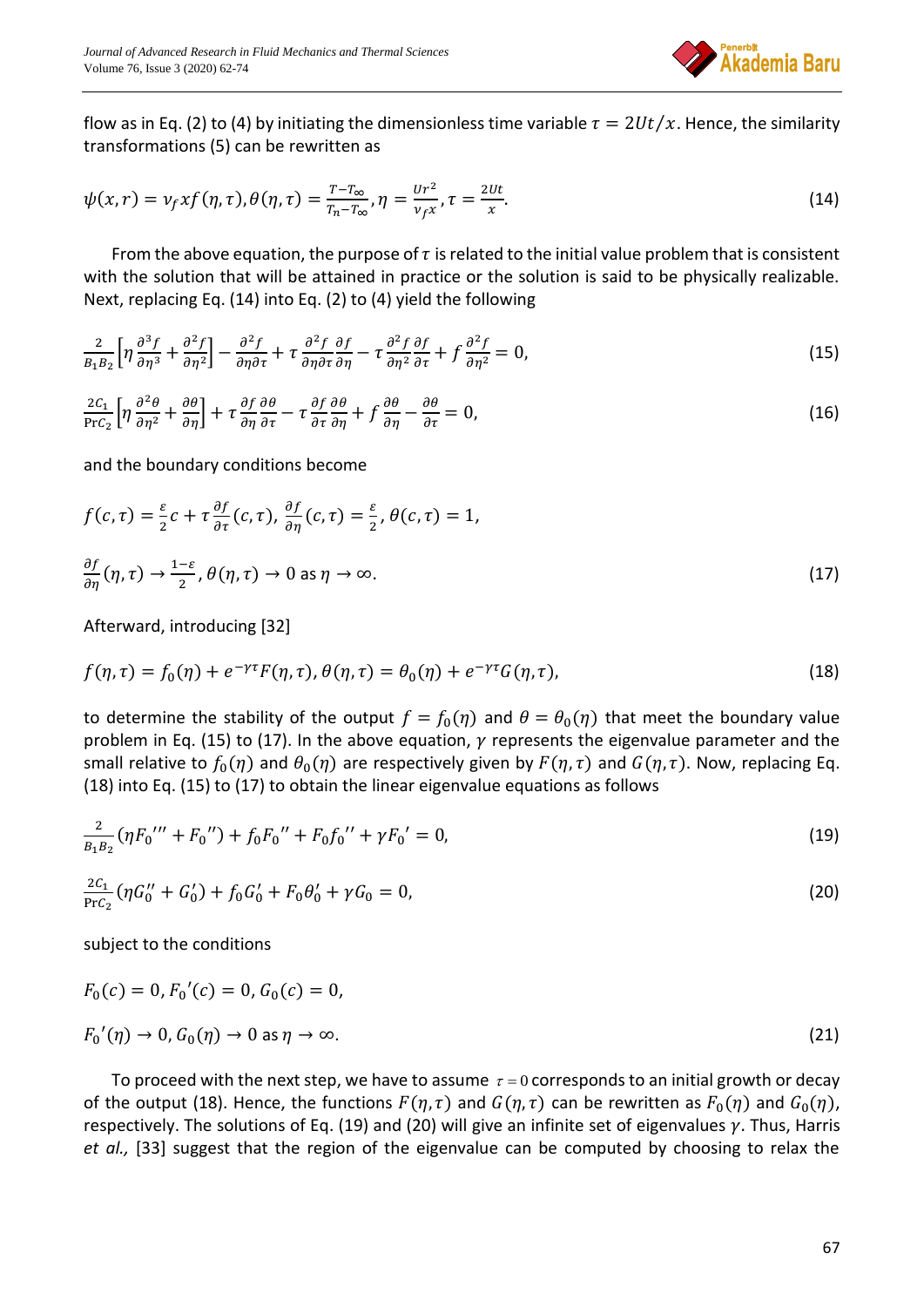

condition on  $F_0'(\eta)$  or  $G_0(\eta)$ . In the current analysis, we decide to relax the condition on  $F_0'(\eta) \to 0$ as  $\eta \to \infty$ , and solve numerically the Eq. (19) to (21) together with the new condition  $F_0^{\prime\prime}(c) = 1$ .

### **4. Interpretation of Results**

The focus of this section is to explore the influences of parameters like nanoparticle volume fractions, needle thickness and velocity ratio or moving parameter on dimensionless local heat flux, shear stress, local Nusselt number, coefficient of skin friction, temperature as well as velocity profiles. The numerical outcomes of this study are solved and plotted in this section using bvp4c function in MATLAB. Bvp4c function is the implemented package use to compute the boundary value problem for ordinary differential equations. When applying the package, the solutions are gained through the initial guess which is given at the initial starting mesh point. We also have to change the step size in order to obtain the exact certainty.

Figure 1 and 2 are plotted to describe the effects of the pure water ( $\phi_1 = \phi_2 = 0$ ), nanoliquid  $(\phi_1 = 0.01, \phi_2 = 0)$  and hybrid nanoliquid  $(\phi_1 = \phi_2 = 0.02)$  on the variation trends of local heat flux  $-\theta'(c)$  and surface shear stress  $f''(c)$ . In certain region of  $\varepsilon_c < \varepsilon \leq -0.6$ , hybrid nanofluid gives the highest values of local heat flux as compared to a nanoliquid and pure water. This behavior occurs due to the reduction of thermal boundary layer thickness at the needle surface (see Figure 3). The fact that the combination of two types of nanoparticles gives better thermophysical properties, especially thermal conductivity, and this is why hybrid nanofluid shows excellent performance on local heat flux compared to others. However, it should be noted that outside this region ( $\varepsilon_c < \varepsilon \leq$ −0.6), the invertible result is found. The reason behind this is that when the needle is about to move in a similar direction as the free stream flow ( $\varepsilon > 0$ ), the ratio of velocity has suddenly increased. This consequently causes the fluid to flow quickly and the composite nanoparticles difficult to form a stable suspension. Hence, it diminishes the local heat flux for hybrid nanofluid. Similarly, it is noted from Figure 2 that in a certain domain of  $-2.1 \le \varepsilon \le 0.5$ , hybrid nanofluid obtains a higher magnitude of shear stress than nanofluid and water. This happens due to the reduction of velocity boundary layer thickness at the needle wall (see Figure 4). When the needle moves in the opposite way of free stream flow ( $\varepsilon < 0$ ), the ratio of velocity between the needle and the flow seems to be decreased. As a consequence, slow down the movement of the needle and causes more shear stress to occur on the wall. It is worth noticing that dual solutions appear when the needle moves with a smaller rate of velocity ratio parameter ( $\varepsilon < 0$ ).



**Fig. 1.** Variation of  $\phi_1$  and  $\phi_2$  on local heat flux **Fig. 2.** Variation of  $\phi_1$  and  $\phi_2$  on shear stress

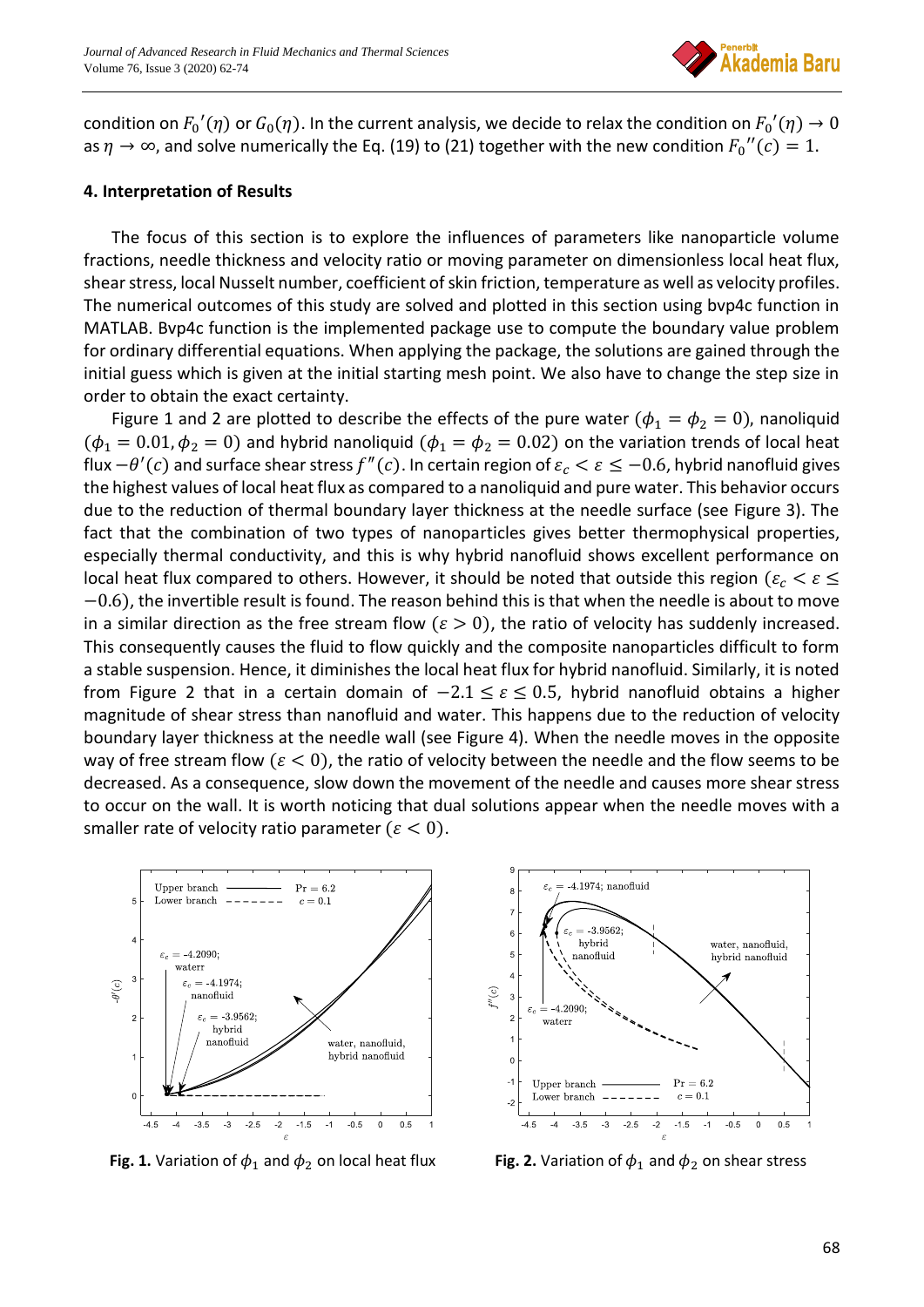



**Fig. 3.** Variation of  $\phi_1$  and  $\phi_2$  on temperature profiles



Fig. 4. Variation of  $\phi_1$  and  $\phi_2$  on velocity profiles

The influence of the copper nanoparticle rate  $\phi_2$  on the local heat fluxes  $-\theta'(c)$  and surface shear stresses  $f''(c)$  with velocity ratio parameter is presented in Figure 5 and 6 when  $\phi_1 = 0.01$ . From these figures, it is seen that an increment in the parameter  $\phi_2$  leads to increase the local heat flux and shear stress in certain regions of  $\varepsilon_c < \varepsilon \leq -0.3$  and  $-2.1 \leq \varepsilon \leq 0.4$ , respectively. The explanation of the behavior of  $-\theta'(c)$  is similar to Figure 1. However, Figure 6 demonstrated that the presence of a higher rate of copper nanoparticles causes more drag force to exist on the wall, and consequently, increases the shear stress. This is due to the collision of those nanoparticles in the system. Figure 7 and 8 depict the temperature and velocity distributions of the flow when the copper nanoparticle rate is changing. Noticeably, the profiles for the temperature and velocity obtained in this study has fulfilled the endpoint boundary condition asymptotically. Hence, the code used in the present study has been confirmed.



**Fig. 5.** Variation of  $\phi_2$  on local heat flux **Fig. 6.** Variation of  $\phi_2$  on shear stress

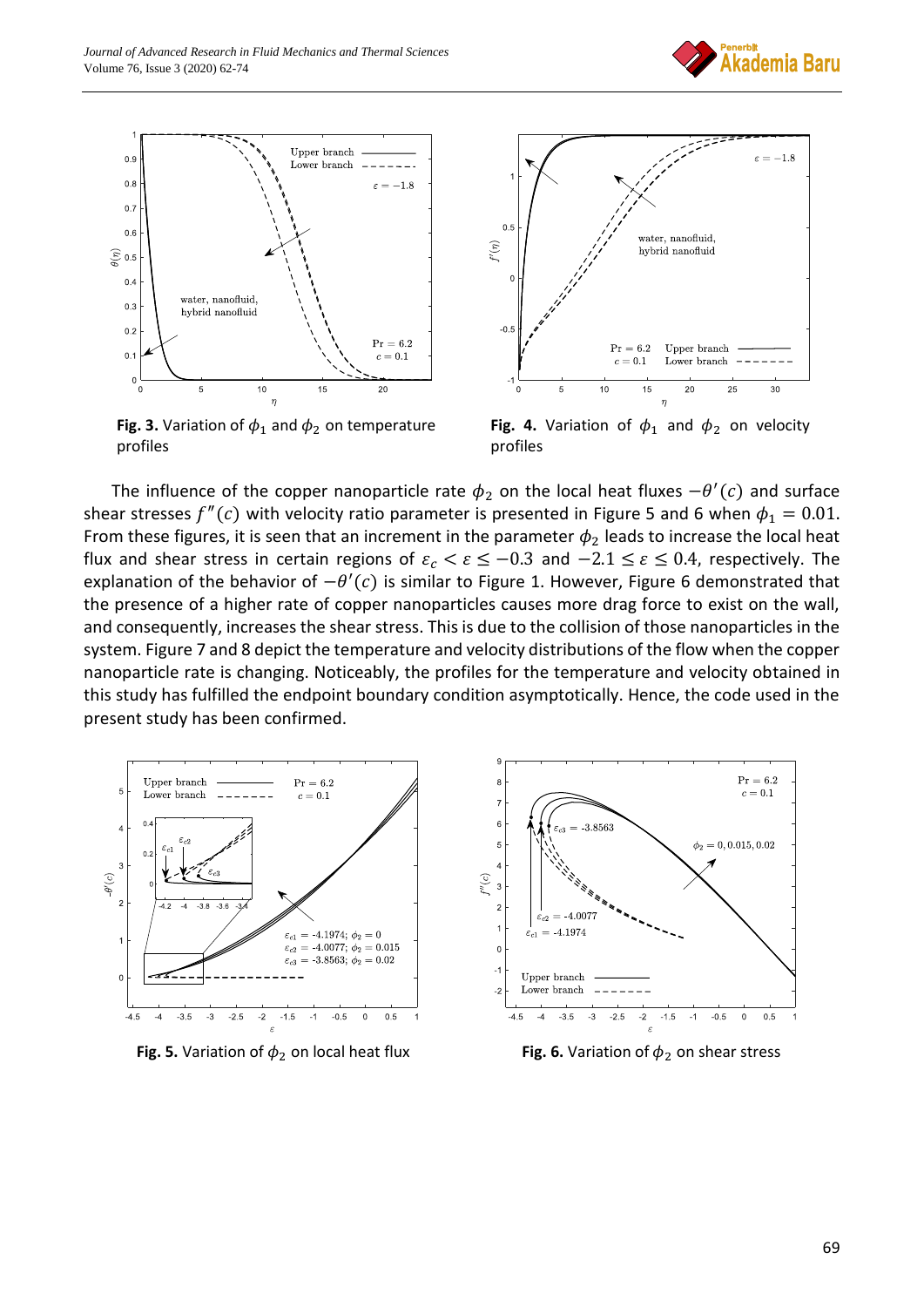



**Fig. 7.** Variation of  $\phi_2$  on temperature profiles **Fig. 8.** Variation of  $\phi_2$  on velocity profiles



The computational values of heat transfer rate or local Nusselt number  $(Re_x)^{-1/2}Nu_x$  and skin friction coefficient  $(Re_x)^{1/2} \mathcal{C}_f$  are shown in Figure 9 and 10 with various values of needle thicknesses c when  $\phi_1 = \phi_2$ . Besides that, Figure 11 and 12 illustrate the temperature and velocity fields for various needle thickness. As expected from Figure 9 and 10, the thin surface of the needle ( $c = 0.05$ ) gives larger magnitudes of local Nusselt number and skin friction coefficient. The reason for this is that the thinner wall faster the heat transfers between the fluid flow and the surface. This situation can be proved by the decrement of the thermal boundary layer thickness as the values of  $c$  decrease as shown in Figure 11. The thinner the thermal boundary layer thickness, the faster the rate of heat transfer. Besides, the momentum boundary layer thickness in Figure 12 seem to decrease as the parameter  $c$  decrease. This characteristic tends to enhance the surface shear stress, and as a result, accelerates the skin friction coefficient. Additionally, it is observed from Figure 9 and 10 that the magnitudes of the heat transfer and skin friction coefficient increase quadratically when the size of nanoparticles ( $\phi_1$  and  $\phi_2$ ) getting bigger. Physically, the addition of two kinds of nanoparticles in the base fluid causes more friction to occur on the surface. It is important to note that the existence of nanoparticles provides a greater surface area to volume ratio due to a large number of molecules on the boundaries. This behavior makes them highly stable in suspension, and consequently, augments the thermal conductivity and also the heat transfer rate.

The result of the stability analysis is represented by minimum eigenvalues  $\gamma$  as can be seen in Table 3. In this table, we computed several values of the nanoparticle volume fraction of alumina and copper,  $\phi_1$  and  $\phi_2$  respectively, when the velocity ratio parameter  $\varepsilon$  is changing in order to see the feature of the disturbance occur in the system. It is worth noticing that the positive sign of  $\gamma$  indicates an initial decay of disturbance which represent the stable solution. In contrast to that, the solution is unstable and there is an initial growth of the disturbance when  $\gamma$  takes the negative sign. The stable flow or solution always can be realizable in term of physical meaning.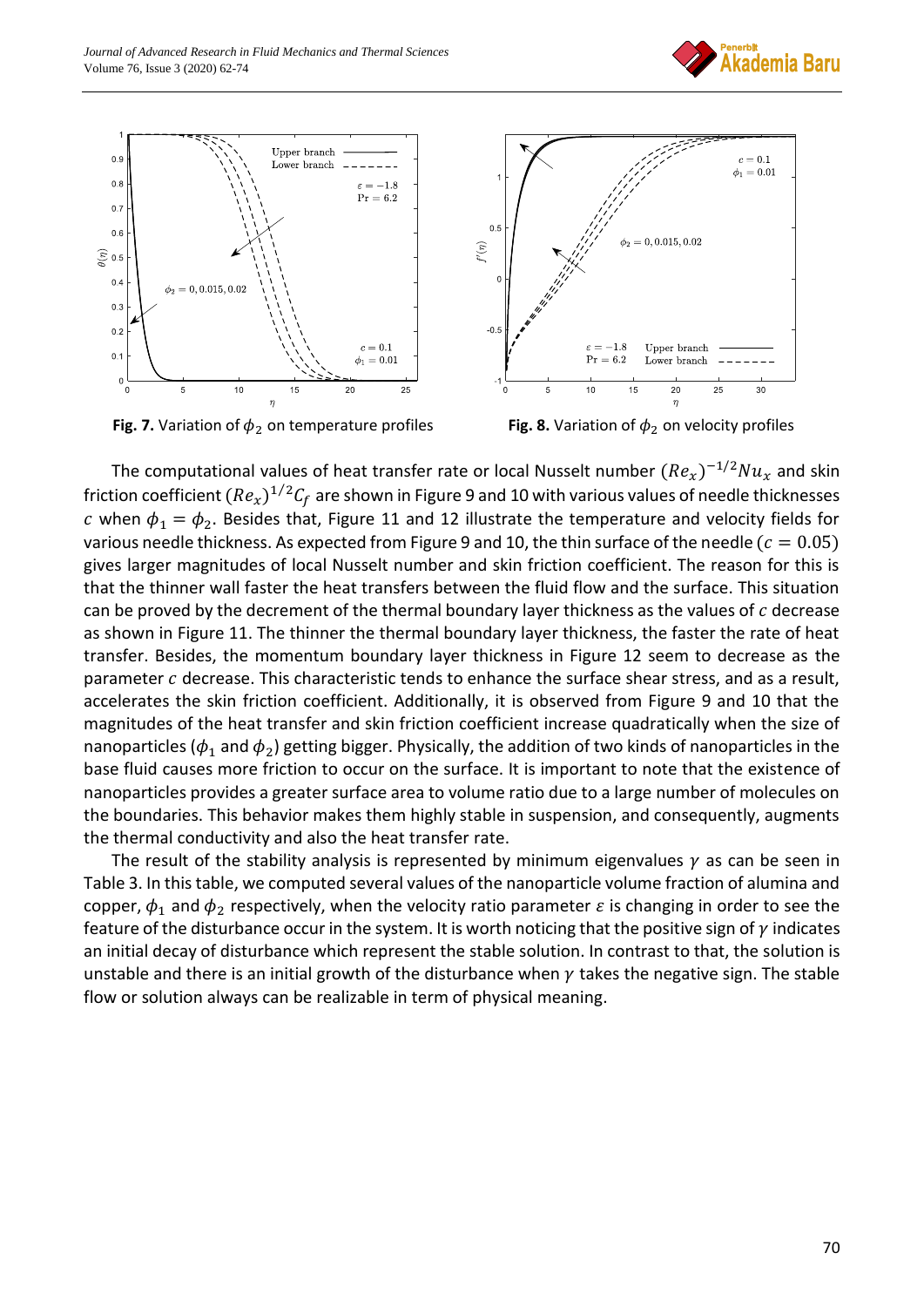

Fig. 9. Variation of c on local Nusselt number when  $\phi_1 = \phi_2$ 



Fig. 11. Variation of c on temperature profiles **Fig. 12.** Variation of c on velocity profiles



**Akademia Baru** 

Fig. 10. Variation of c on skin friction coefficient when  $\phi_1 = \phi_2$ 



#### **Table 3**

Minimum eigenvalues  $\gamma$  for some values of  $\phi_1, \phi_2$  and  $\varepsilon$  when  $c = 0.1$  and Pr =  $6.2$ 

| O.Z                         |           |                       |                       |
|-----------------------------|-----------|-----------------------|-----------------------|
| $\phi_1$ and $\phi_2$       | ε         | Upper branch solution | Lower branch solution |
| $\phi_1 = \phi_2 = 0$       | $-4.18$   | 0.0830                | $-0.0764$             |
|                             | -4.186    | 0.0737                | $-0.0684$             |
|                             | $-4.1864$ | 0.0730                | $-0.0679$             |
| $\phi_1 = 0.01, \phi_2 = 0$ | $-4.17$   | 0.0805                | $-0.0743$             |
|                             | $-4.173$  | 0.0758                | $-0.0703$             |
|                             | $-4.1736$ | 0.0749                | $-0.0695$             |
| $\phi_1 = \phi_2 = 0.01$    | $-3.92$   | 0.0921                | $-0.0836$             |
|                             | $-3.925$  | 0.0853                | $-0.0780$             |
|                             | $-3.9258$ | 0.0841                | $-0.0770$             |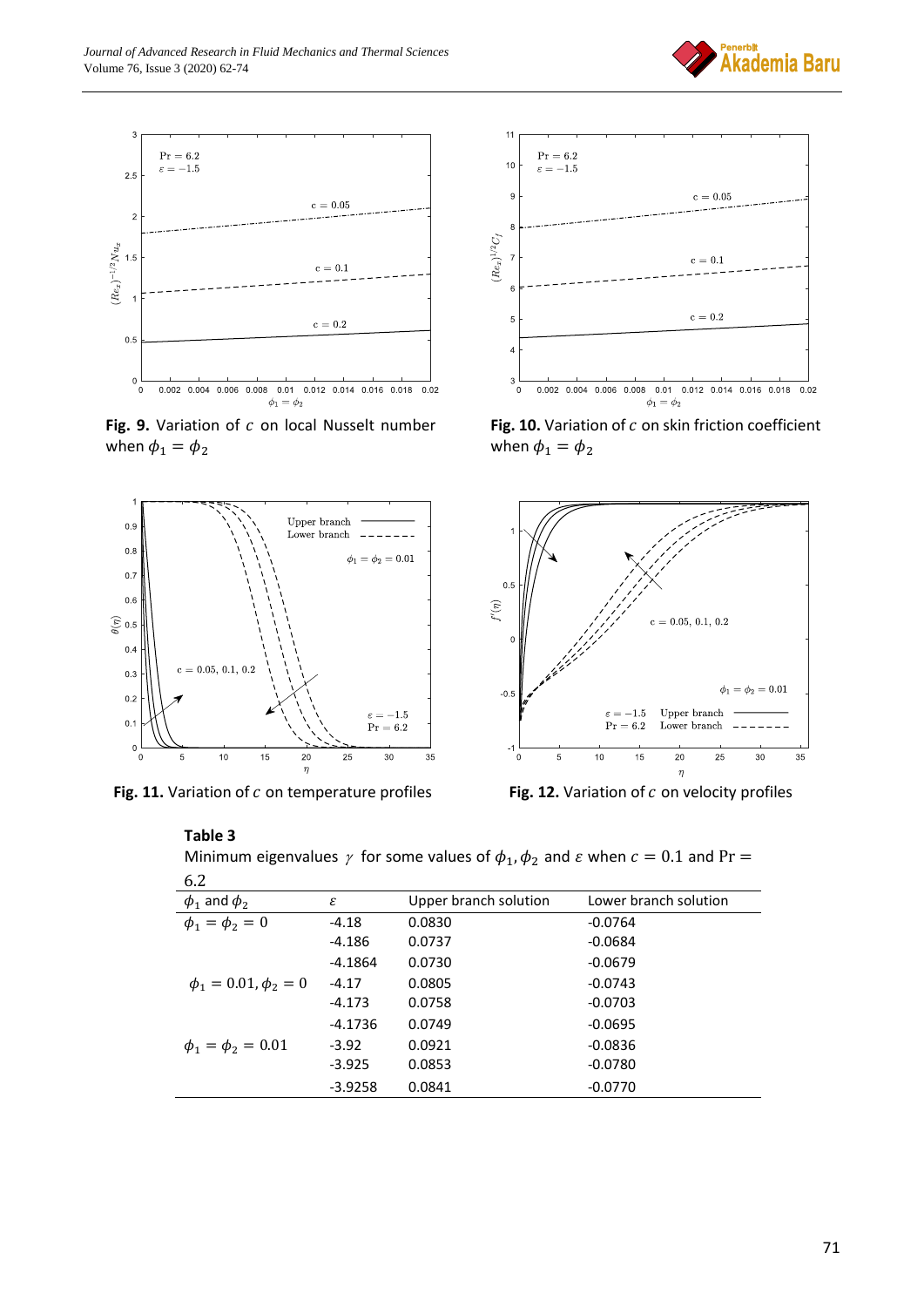

# **5. Final Remarks**

This work studies the characteristics of the flow and heat transfer passing through a very thin needle immersed in a hybrid nanoliquid. The numerical results of this work are primarily relying upon the nanoparticle volume fractions of copper and alumina, the thickness of the needle and velocity ratio parameters. The key outcomes of this present work can be established in the following lines

- i. The fluid with the composite nanoparticles possess higher magnitudes of local Nusselt number and skin friction compared to nanofluid and pure water.
- ii. The higher rate of copper nanoparticles volume fraction  $\phi_2$  enhances the local heat flux and shear stress on the wall when  $\phi_1$  is kept at constant.
- iii. The numerical values of heat transfer and skin friction coefficient increase as the surface of the needle become thinner.
- iv. The flow where the needle opposes the free stream direction  $\varepsilon < 0$  contributes to the existence of multiple solutions.
- v. The lower branch solution indicated an unstable solution, whereas the upper branch solution indicated a stable solution.

# **Acknowledgement**

Support of this research by the Universiti Putra Malaysia under Putra Grant GP IPS/2018/9667900 and Ministry of Higher Education Malaysia under Fundamental Research Grant Scheme FRGS/1/2018/STG06/UPM/02/4/ 5540155 is gratefully acknowledged.

### **References**

- [1] Jena, P. K., E. A. Brocchi, and M. S. Motta. "In-situ formation of Cu–Al2O3 nano-scale composites by chemical routes and studies on their microstructures." *Materials Science and Engineering: A* 313, no. 1-2 (2001): 180-186. [https://doi.org/10.1016/S0921-5093\(00\)01998-5](https://doi.org/10.1016/S0921-5093(00)01998-5)
- [2] Suresh, S., Venkitaraj, K.P., Selvakumar, P., and Chandrasekar, M. "Synthesis of  $\text{Al}_2\text{O}_3$ -Cu/water hybrid nanofluids using two step method and its thermo physical properties." *Colloids and Surfaces A: Physicochemical and Engineering Aspects* 388, no. 1-3 (2011): 41-48. <https://doi.org/10.1016/j.colsurfa.2011.08.005>
- [3] Nine, M.J., Munkhbayar, B., Rahman, M.S., Chung, H., and Jeong, H. "Highly productive synthesis process of well dispersed Cu2O and Cu/Cu2O nanoparticles and its thermal characterization." *Materials Chemistry and Physics* 141, no. 2-3 (2013): 636-642. <https://doi.org/10.1016/j.matchemphys.2013.05.032>
- [4] Madhesh, D., Parameshwaran, R., and Kalaiselvam, S. "Experimental investigation on convective heat transfer and rheological characteristics of Cu-TiO<sub>2</sub> hybrid nanofluids." *Experimental Thermal and Fluid Science* 52 (2014): 104-115.

<https://doi.org/10.1016/j.expthermflusci.2013.08.026>

- [5] Afrand, M., Toghraie, D., and Sina, N. "Experimental study on thermal conductivity of water-based Fe3O4 nanofluid: development of a new correlation and modeled by artificial neural network." *International Communications in Heat and Mass Transfer* 75 (2016): 262-269. <https://doi.org/10.1016/j.icheatmasstransfer.2016.04.023>
- [6] Esfe, M.H., Alirezaie, A., and Rejvani, M. "An applicable study on the thermal conductivity of SWCNT-MgO hybrid nanofluid and price-performance analysis for energy management." *Applied Thermal Engineering* 111 (2017): 1202-1210.

<https://doi.org/10.1016/j.applthermaleng.2016.09.091>

- [7] Takabi, T., and Salehi, S. "Augmentation of the heat transfer performance of a sinusoidal corrugated enclosure by employing hybrid nanofluid." *Advances in Mechanical Engineering* 6 (2014): 1-16. <https://doi.org/10.1155/2014/147059>
- [8] Moghadassi, A., Ghomi, E., and Parvizian, F. "A numerical study of water based  $Al_2O_3$  and  $Al_2O_3$ -Cu hybrid nanofluid effect on forced convective heat transfer." *International Journal of Thermal Sciences* 92 (2015): 50-57. <https://doi.org/10.1016/j.ijthermalsci.2015.01.025>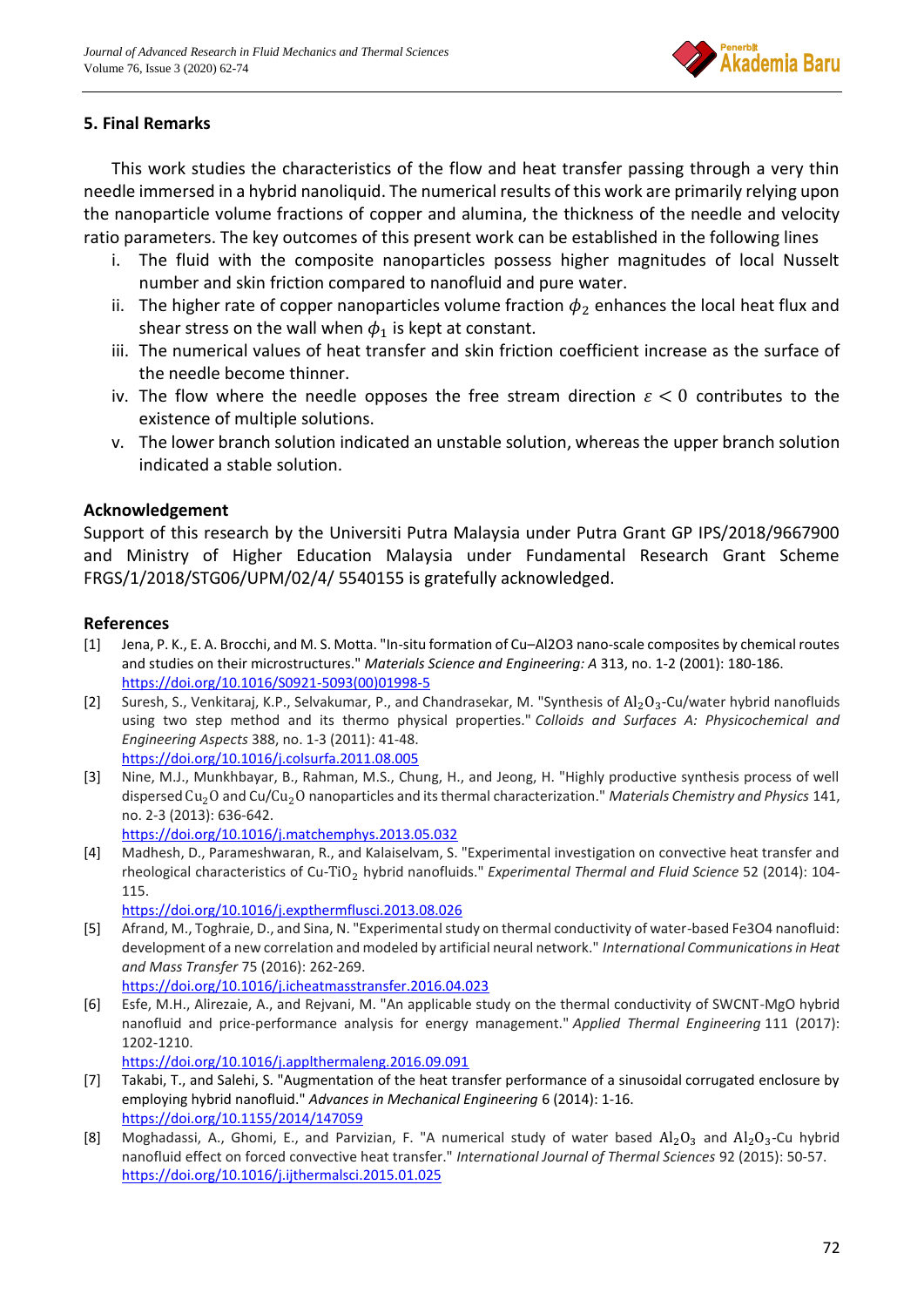

[9] Devi, S.S.U, and Devi, S.P.A. "Numerical investigation of three-dimensional hybrid Cu-Al<sub>2</sub>O<sub>3</sub>/water nanofluid flow over a stretching sheet with effecting Lorentz force subject to Newtonian heating." *Canadian Journal of Physics* 94, no. 5 (2016): 490-496.

<https://doi.org/10.1139/cjp-2015-0799>

- [10] Mehryan, S.A.M., Kashkooli, F.M., Ghalambaz, M., and Chamkha, A.J. "Free convection of hybrid  $Al_2O_3$ -Cu water nanofluid in a differentially heated porous cavity." *Advanced Powder Technology* 28, no. 9 (2017): 2295-2305. <https://doi.org/10.1016/j.apt.2017.06.011>
- [11] Rashad, A.M., Rashidi, M.M., Lorenzini, G., Ahmed, S.E., and Aly, A.M. "Magnetic field and internal heat generation effects on the free convection in a rectangular cavity filled with a porous medium saturated with Cu-water nanofluid." *International Journal of Heat and Mass Transfer* 104 (2017): 878-889. <https://doi.org/10.1016/j.ijheatmasstransfer.2016.08.025>
- [12] Hussain, S., Ahmed, S.E., and Akbar, T. "Entropy generation analysis in MHD mixed convection of hybrid nanofluid in an open cavity with a horizontal channel containing an adiabatic obstacle." *International Journal of Heat and Mass Transfer* 114 (2017): 1054-1066.
- <https://doi.org/10.1016/j.ijheatmasstransfer.2017.06.135>
- [13] Hayat, T., and Nadeem, S. "Heat transfer enhancement with Ag-CuO/water hybrid nanofluid." *Results in Physics* 7 (2017): 2317-2324.

<https://doi.org/10.1016/j.rinp.2017.06.034>

- [14] Yousefi, M., Dinarvand, S., Yazdi, M.E., and Pop, I. "Stagnation point flow of an aqueous titania-copper hybrid nanofluid toward a wavy cylinder." *International Journal of Numerical Methods for Heat & Fluid Flow* 28, no. 7 (2018): 1716-1735. <https://doi.org/10.1108/HFF-01-2018-0009>
- [15] Iqbal, Z., Akbar, N.S., Azhar, E., and Maraj, E.N. "Performance of hybrid nanofluid (Cu-CuO/water) on MHD rotating transport in oscillating vertical channel inspired by Hall current and thermal radiation." *Alexandria Engineering Journal* 57 (2018): 1943-1954. <https://doi.org/10.1016/j.aej.2017.03.047>
- [16] Mansour, M.A., Siddiqa, S., Gorla, R.S.R., and Rashad, A.M. "Effects of heat source and sink on entropy generation and MHD natural convection of Al2O3-Cu/water hybrid nanofluid filled with square porous cavity." *Thermal Science and Engineering Progress* 6 (2018): 57-71. <https://doi.org/10.1016/j.tsep.2017.10.014>
- [17] Lee, L.L. "Boundary layer over a thin needle." *The physics of fluids* 10, no. 4 (1967): 820-822. <https://doi.org/10.1063/1.1762194>
- [18] Narain, J.P, and Mahinder S.U. "Forced heat transfer over thin needles." *Journal of Heat Transfer* 94, no. 2 (1972): 240-242.
	- <https://doi.org/10.1115/1.3449910>
- [19] Narain, J.P., and Mahinder S.U. "Combined forced and free-convection over thin needles." *International Journal of Heat and Mass Transfer* 16, no. 8 (1973): 1505-1512. [https://doi.org/10.1016/0017-9310\(73\)90179-8](https://doi.org/10.1016/0017-9310(73)90179-8)
- [20] Chen, J. L. S., and T. N. Smith. "Forced convection heat transfer from nonisothermal thin needles." *Journal of Heat Transfer* 100, no. 2 (1978): 358-362. <https://doi.org/10.1115/1.3450809>
- [21] Kumari, M., and Nath, G. "Mixed convection boundary layer flow over a thin vertical cylinder with localized injection/suction and cooling/heating." *International Journal of Heat and Mass Transfer* 47 (2004): 969-976. <https://doi.org/10.1016/j.ijheatmasstransfer.2003.08.014>
- [22] Ishak, Anuar, Roslinda Nazar, and Ioan Pop. "Boundary layer flow over a continuously moving thin needle in a parallel free stream." *Chinese Physics Letters* 24, no. 10 (2007): 2895. <https://doi.org/10.1088/0256-307X/24/10/051>
- [23] Bano, N., and Singh, B.B. "An integral treatment for coupled heat and mass transfer by natural convection from a radiating vertical thin needle in a porous medium." *International Communications in Heat and Mass* Transfer 84 (2017): 41-48.

<https://doi.org/10.1016/j.icheatmasstransfer.2017.03.007>

[24] Afridi, M.I., and Qasim, M. "Entropy generation and heat transfer in boundary layer flow over a thin needle moving in a parallel stream in the presence of nonlinear Rosseland radiation." *International Journal of Thermal Sciences* 123 (2018): 117-128.

<https://doi.org/10.1016/j.ijthermalsci.2017.09.014>

[25] Grosan, T., and I. Pop. "Forced convection boundary layer flow past nonisothermal thin needles in nanofluids." *Journal of Heat Transfer* 133, no. 5 (2011): 054503.